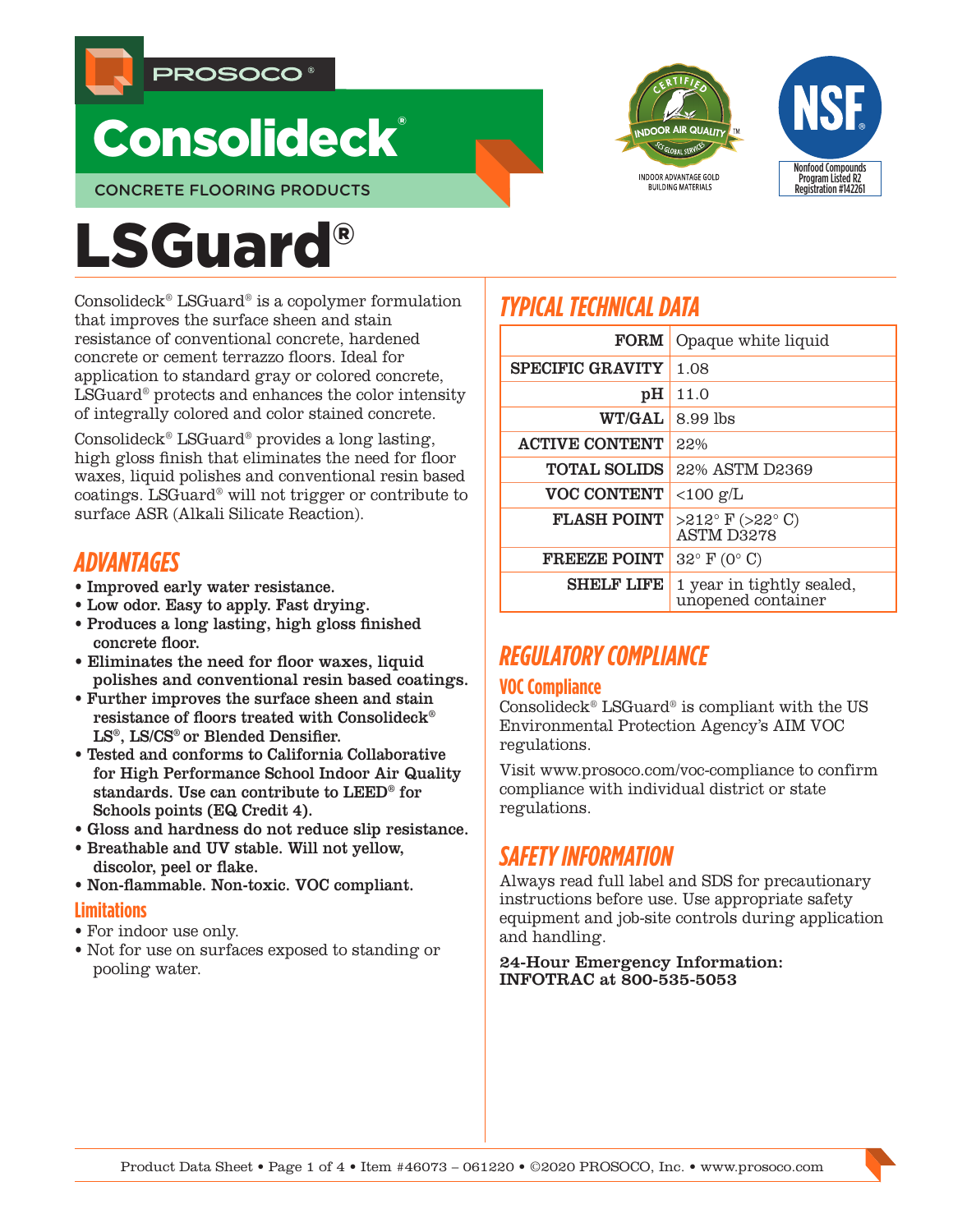## **Product Data Sheet Consolideck® LSGuard®**

# *PREPARATION*

Best practices are to protect all surfaces not designated for to receive LSGuard, including people, vehicles, property, plants, from the product, splash and wind drift. Use polyethylene or other proven protective material.

Do not apply to surfaces which are frozen, dirty or have standing water.

SPECIFIER NOTE: A waterproof barrier should be included in the construction of the floor to prevent upward migration of moisture from beneath the concrete flatwork.

**Existing Concrete:** LSGuard<sup>®</sup> may be applied to existing, cured concrete of any age. Surfaces must be clean and structurally sound. Remove all foreign materials including bond breakers, curing agents, surface grease and oil, and construction debris using the appropriate Consolideck® or PROSOCO surface prep cleaner.

Follow the appropriate cleaner with thorough water rinsing. If a d-limonene based cleaner/stripper is used, clean treated surfaces with PROSOCO Cleaner/Degreaser and rinse thoroughly.

Acid-stained concrete must be thoroughly neutralized and rinsed prior to application.

Application may begin as soon as prepared surfaces are dry and free of ponded water.

The level of gloss achieved after application is dependent upon the condition of the substrate, including the level of pre-application grinding, exposure of aggregate, etc.

#### **Surface and Air Temperatures**

Temperatures for application should be 40–100° F  $(4-38° \text{ C}).$ 

#### **Equipment**

Apply with low-pressure sprayer and a microfiber or synthetic, lint-free mop. Fit sprayer with a 0.5 gpm (gallon per minute) spray tip. Do not atomize.

#### **Storage and Handling**

Keep from freezing. Store in a cool, dry place. Always seal container after dispensing. Do not alter or mix with other chemicals. Published shelf life assumes upright storage of factory-sealed containers in a dry place. Maintain temperatures of 40–100°F (4–38°C). Do not double stack pallets. Dispose of in accordance with local, state and federal regulations.

# *APPLICATION*

Read "Preparation" and the Safety Data Sheet before use. ALWAYS TEST a small area of each surface to confirm suitability, coverage rate and desired results before beginning overall application. Include in the test area any previous repairs and patches, including aesthetic cementitious finishes. Different surface compositions may result in absorption and/ or appearance differences. Test with the same equipment, recommended surface preparation and application procedures planned for general application. Let surface dry thoroughly before inspection.

Pre-testing will confirm suitability of surface preparation and application procedures proposed for general application, and will also determine the average coverage rates to be maintained over the entire project.

#### **Dilution & Mixing**

Do not dilute or alter when applying to cured concrete or cured/honed concrete.

Dilute one gallon of LSGuard® with up to one gallon of fresh water when applying to polished or highly polished concrete.

#### **Typical Coverage Rates**

Variations in concrete quality, porosity, job-site conditions, temperature and relative humidity will affect coverage rates and drying times. Calculate the target coverage rate by testing a representative section of the prepared surface using the published application instructions.

Apply LSGuard® at the highest coverage rate possible. Applications to highly polished floors yield the highest coverage rates. Two thin applications achieve better results than one heavy coat.

#### Estimated Coverage Rates

The following coverage rate is offered for estimating only. See below for instructions on calculating project-specific target coverage rates.

• 2,000–3,000 sq.ft. (186–279 sq.m.) per US gal

#### Calculating Project-Specific Target Coverage Rate

- 1. Prepare the test section in accordance with "Preparation" information above. Surfaces must be clean, dry and absorbent.
- 2. Add 1-gallon of LSGuard® to a clean, pumpup sprayer. Apply according to Application Instructions below. Repeat as necessary to achieve the desired level of finish.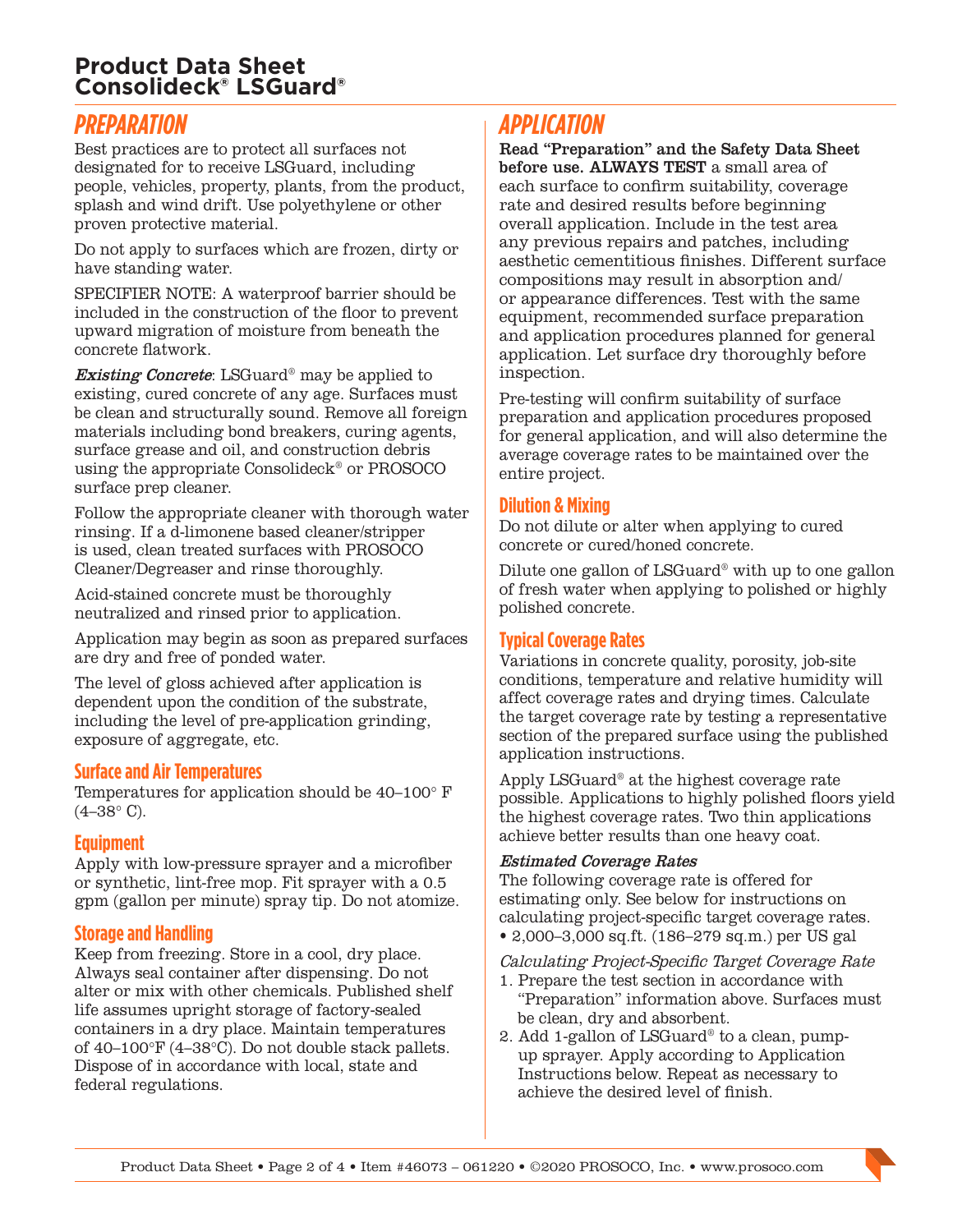## **Product Data Sheet Consolideck® LSGuard®**

3. Measure the test area to establish the target coverage rate per gallon. Protect the treated area from moisture for 24 hours following application.

#### **Application Instructions**

Consolideck® LSGuard® may be applied to steel troweled, honed, polished or highly polished concrete surfaces. For best results, treat floors with Consolideck®  $LS^{\circ}$ , LS/CS® or Blended Densifier before application of LSGuard®.

- 1. Lightly wet a clean microfiber pad with LSGuard® and wring out excess, leaving the pad damp.
- 2. Using a clean, pump-up sprayer, and working from one control joint to another, apply a light, fine spray of LSGuard® to a small section of the floor.
- 3. Using the damp microfiber pad and firm downward pressure, immediately spread the LSGuard® to produce a thin, even coating. Spread the product as far as possible while maintaining a wet edge. Properly applied, LSGuard® dries quickly. Stop spreading once drying begins. Avoid overlapping.
- 4. Allow to dry tack free, typically 20–60 minutes.
- 5. Once dry, burnish LSGuard® using a highspeed burnisher fitted with a Consolideck® HEAT Burnishing Pad or equivalent polishing pad suitable for use on high-gloss finishes. In addition to smoothing and polishing the treated surface, high-speed burnishing heats the LSGuard® to help the treatment fuse and bond with the concrete for increased durability and longevity. Surface temperatures immediately behind the burnisher must achieve 91°F (33°C).
- 6. Repeat steps 1-5 above as necessary for the desired finish. Burnish between coats. Apply up to three coats for maximum gloss.

# *BEST PRACTICES*

Surfaces to be treated must be clean, dry and absorbent. Confirm surface absorbency with a light water spray. Surfaces designated for treatment should wet uniformly.

Acid-stained concrete must be thoroughly neutralized and rinsed prior to application.

For best results, floors should be treated with Consolideck® LS®, LS/CS® or Blended Densifier prior to application of LSGuard®.

Spray applicators equipped with 0.5 gpm (gallon per minute) fan spray tip have proven effective for application of this product.

For best durability and stain resistance, burnish freshly installed LSGuard® with a high speed burnisher using polishing pads for high-gloss

#### **Drying Time**

Under typical conditions, the surface is ready for traffic within 1-hour of final burnishing. Protect from water exposure for 24 hours.

#### **Cleanup**

Before product dries, clean tools and equipment with fresh water. Immediately wash off over spray from glass, aluminum, polished or other surfaces with fresh water.

#### **Final Results**

The floor is ready to use when dry. Smooth and hardened concrete surfaces should exhibit reduced water absorption and the desired sheen upon drying. Maximum water resistance will develop over 7 days.

#### **Maintenance**

Sweep the floor daily with a microfiber pad or dry dust mop. When needed, dry buff with a highspeed burnisher to refresh gloss. Though LSGuard® improves the resistance of concrete floors to staining, acidic substances, including foods, may etch the floor and leave a residual stain. All spills must be cleaned up as quickly as possible.

Use Consolideck® DailyKlean or LSKlean for maintenance cleaning. LSKlean contains lithiumsilicate for improving surface density and preserving the surface sheen of Consolideck® floors.

Do not use other cleaners, including off-the-shelf and common household cleaners, which may contain acidic or alkaline ingredients that can dull the finish of Consolideck® floors.

To restore maximum shine to high traffic areas, dilute LSGuard® with one part water and repeat Application Instructions steps 1–5 in affected areas.

finishes. Best results are achieved when burnishing heats the floor to 91°F (33°C) or greater immediately after passing.

The level of gloss achieved after application is dependent upon the condition of the substrate, including the level of pre-application grinding, exposure of aggregate, etc.

For concrete floors regularly maintained with auto scrubbers, see Consolideck<sup>®</sup> DailyKlean ULTRA 15 or DailyKlean ULTRA 30 for easy dilution. The same ease of dilution is available for deep cleaning with Consolideck® LSKlean ULTRA 15 and LSKlean ULTRA 30.

Never go it alone. If you have problems or questions, contact your local PROSOCO distributor or field representative. Or call PROSOCO technical Customer Care at 800-255-4255.